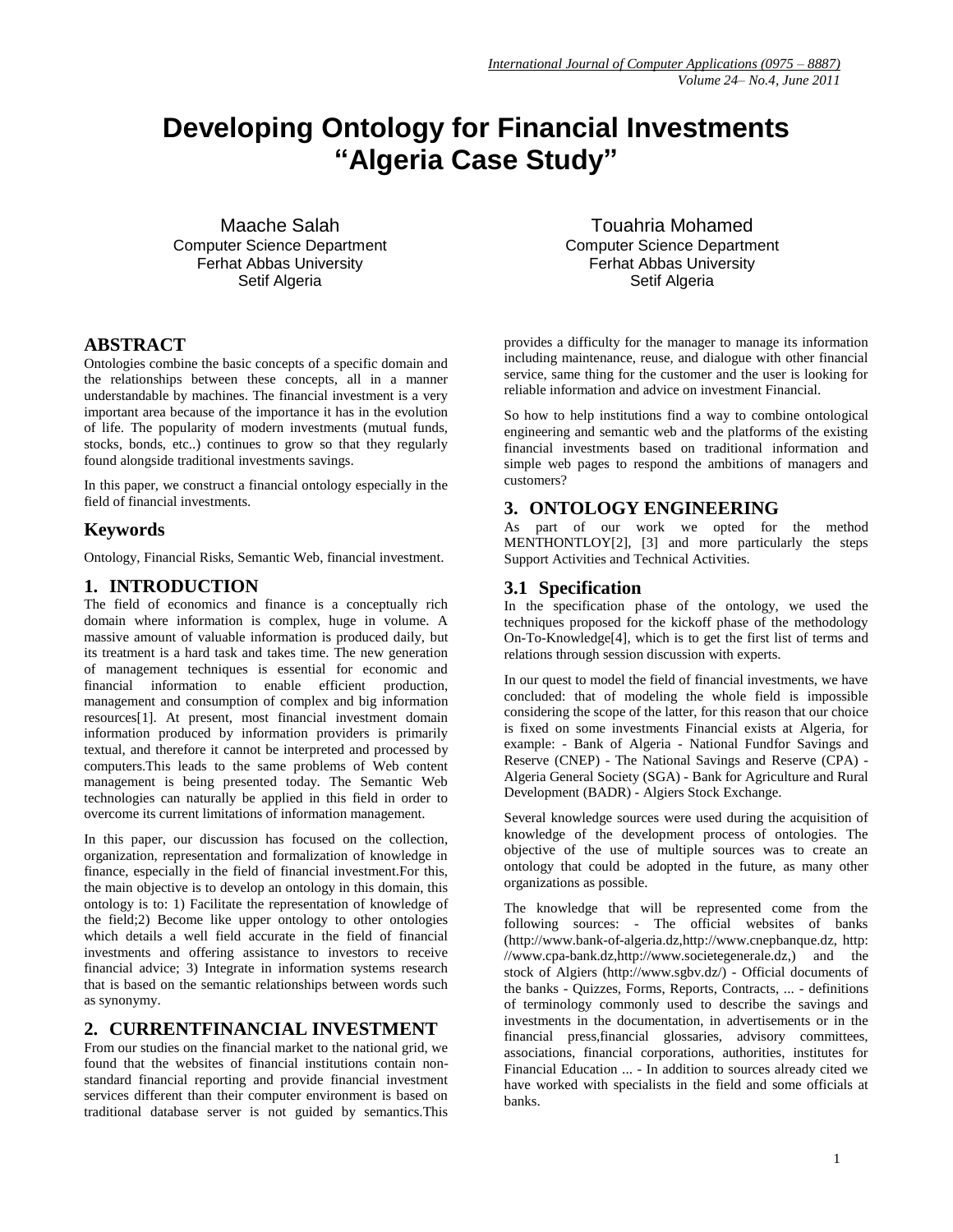|  | Table 1.A sample of terms list |  |
|--|--------------------------------|--|
|--|--------------------------------|--|

| Terms            | <b>Description</b>                          |  |  |
|------------------|---------------------------------------------|--|--|
|                  | le taux d'intérêt n'est pas réglementé, les |  |  |
| Livrethancaire   | fonds déposés sur ce compte sont            |  |  |
|                  | disponibles à tout moment. La durée du      |  |  |
|                  | compte est illimitée                        |  |  |
| Placement or     | Placement doué d'une sécurité maximale      |  |  |
|                  | et d'une bonne liquidité                    |  |  |
|                  | Instrument financier émis par une           |  |  |
| Obligation       | entreprise, par une collectivité publique   |  |  |
|                  | ou par l'État.                              |  |  |
|                  | Instrument financier qui est un titre de    |  |  |
| Action           | propriété d'une partie du capital d'une     |  |  |
|                  | société par actions                         |  |  |
|                  | Risque que le gain attendu ou espéré par    |  |  |
| Risque financier | l'épargnant ne se réalise pas ou que la     |  |  |
|                  | somme investie soit diminuée.               |  |  |

#### **3.2 Conceptualization**

#### *3.2.1 Construction of dictionary concepts*

Knowledge relate to objects which are referred through concepts.A concept can represent a material object, a concept, an idea [\[5\].](#page-5-3)By refining the glossary of terms presented above we will now build a dictionary of concepts (classes).To ensure greater flexibility of our ontology we have designated some concepts from more terms to manage synonyms in a simple way [\[6\],](#page-5-4) for example the savings booklet takes two terms is "LivretEpargne"in some bank or "CarnetEpargne" by other bank,the Table 2 presents an extract from the list of concepts.

| Concept                        | Label                       |
|--------------------------------|-----------------------------|
| <b>EtablissementFinancier</b>  | Etablissement financier     |
| Compagnie Assurance            | Compagnied'assurance        |
| <b>InvesstissementTitre</b>    | Investissement en titre     |
| InvestissementSICAV            | Investissement en SICAV     |
| <b>ObligationTauxRevisable</b> | Obligation à taux Revisable |

#### *3.2.2 Taxonomy of concepts*

There are a number of possible approaches to develop a hierarchy of classes<sup>[7]</sup>. We followed a combination of both approaches, from top to bottom and from bottom to top.At first, the most salient concepts are defined in the preceding section,and then they are generalized or specialized,as the case. We could start with some high-level concepts such asbond "Titre in French"and a few specific concepts,for example "TitreCreance", "TitrePropriete". Then we can put them in relation with other mid-level conceptssuch as "Contrat", following the reverse method, a generalization of the concept, eg the general concepts"Title" and"Contract" is "InstrumentsFinanciers".Fig1 shows an extract of this taxonomy.



**Fig 1: Extract from the taxonomy**

In building hierarchies above, we have not limited our taxonomy to a single hierarchical representation of concepts, but it looked kind of relationship between concepts and their properties, the following sections we will present all this.

#### *3.2.3 Description of Object Properties*

We have already selected the classes from the list of terms that we created during the acquisition of knowledge in the specification stage. Most of the remaining terms are likely to Object Properties or DataType these classes.

The properties exposed here form themselves a taxonomy that can be hierarch[y\[8\],](#page-5-6) take a simple example of object propertyinvest in "investirDans"is general it can be specialized depending on the type of investmentinvest in savings "investirDansEpargne"orinvest in financial placement "investirDansPlacement"and the hierarchy may continue after the specialization of each relationship.Fig 2 shows an extract from the list of Object Properties.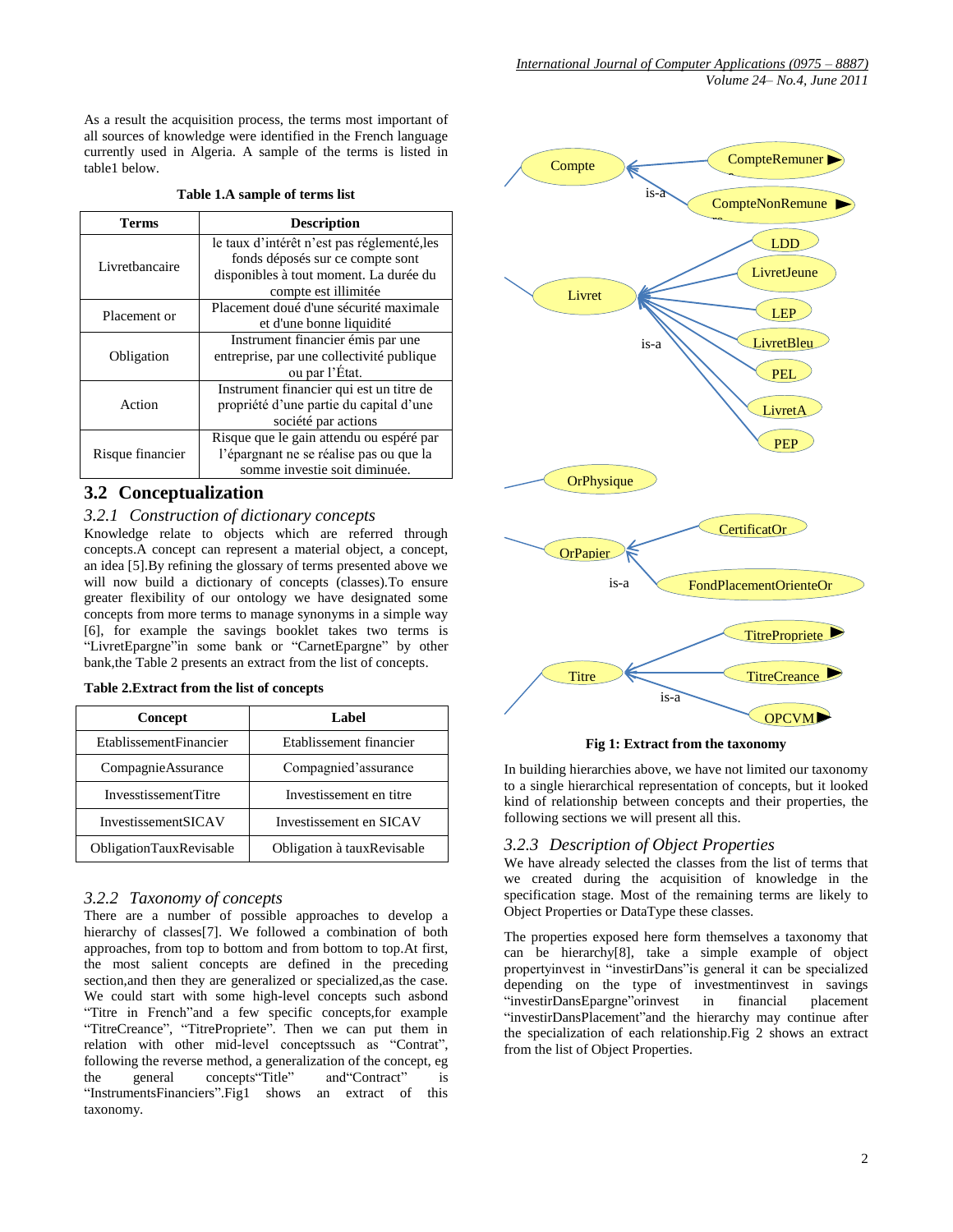

**Fig 2: Extract from list of Object Properties**

For each property must be defined the Domain and Range and Property Characteristics is Transitive, Symmetric, Functional, or InverseFunctional. The figure 3 below shows an example of Object Property that is network of "estReseaude" link between the network "Reseau" (Domain) and Bank "Banque" (Range) with two characteristic Functional and Transitive.



**Fig 3: Domain and Range and Property Characteristics of the Object Property "estReseaude".**

#### *3.2.4 DataType*

After defining the classes and their Object Properties of our ontology, we must describe the internal structure of classes. An excerpt from the list of properties DataType is shown in Fig 4.

| Object                   | Datatype                    |   |  | Property         |      |                         |  |
|--------------------------|-----------------------------|---|--|------------------|------|-------------------------|--|
|                          | Datatype Propertie: • 12    | 收 |  | rdfs:comment     |      | Risque que le gain a    |  |
| ■ NomReseau              |                             |   |  |                  |      | soit diminuée. Géné     |  |
| paiementInterets         |                             |   |  | rdfs:label       |      | <b>Risque financier</b> |  |
| performance              |                             |   |  |                  |      |                         |  |
| possibilitePret          |                             |   |  |                  |      |                         |  |
| prenomPersonne           |                             |   |  |                  |      |                         |  |
| pretApres                |                             |   |  |                  |      |                         |  |
| procuration              |                             |   |  |                  |      |                         |  |
| ProfessionPersonne       |                             |   |  |                  |      |                         |  |
|                          | RaisonSocialeEntreprise     |   |  |                  |      |                         |  |
| regionReseau             |                             |   |  |                  |      |                         |  |
|                          | remboursableToutTemps       |   |  | Domain LI        | e, C | Range                   |  |
| $\blacksquare$ rendement |                             |   |  | ProduitFinancier |      | $\Phi$ string           |  |
| rendementObligation      |                             |   |  |                  |      | <b>Allowed values</b>   |  |
| risque                   |                             |   |  |                  |      | <b>Très faible</b>      |  |
| l siteWebBanque          |                             |   |  |                  |      | Faible à moyen          |  |
| soldeMinimumExige        |                             |   |  |                  |      | Faible                  |  |
|                          | swrla:isRuleGroupEnabled    |   |  |                  |      | Élevé<br>Moyen à élevé  |  |
| tauxInteret              |                             |   |  |                  |      | Très faible à très      |  |
|                          | ■ tauxInteretPretImmobilier |   |  |                  |      | Faible à élevé          |  |
| ■ tauxInteretVariable    |                             |   |  |                  |      | Faible à très élev      |  |
| ■tauxSansRisque          |                             |   |  |                  |      | Moyen à très éle        |  |
|                          |                             |   |  |                  |      |                         |  |

**Fig 4: Extract from the list of DataType.**

#### *3.2.5 Individuals*

The last step is to create instances of classes in the hierarchy. Define an individual instance of a class requires 1) choosing a class; 2) creating an individual instance of this class; and 3) enter property values. Par exempleBADR, BNA, CNEP, CPA are individuals of class bank " Banque", each bank is required values forDATATYPEas" désignation", "adresse", "siteWeb", or object properties as investments and savings provided by the bank, egobject propertyoffering savings booklet "offrirLivretEpargne"which takes values of the classsavings booklet "LivretEpargne".An extract from the list of individualsis shown in Fig 5.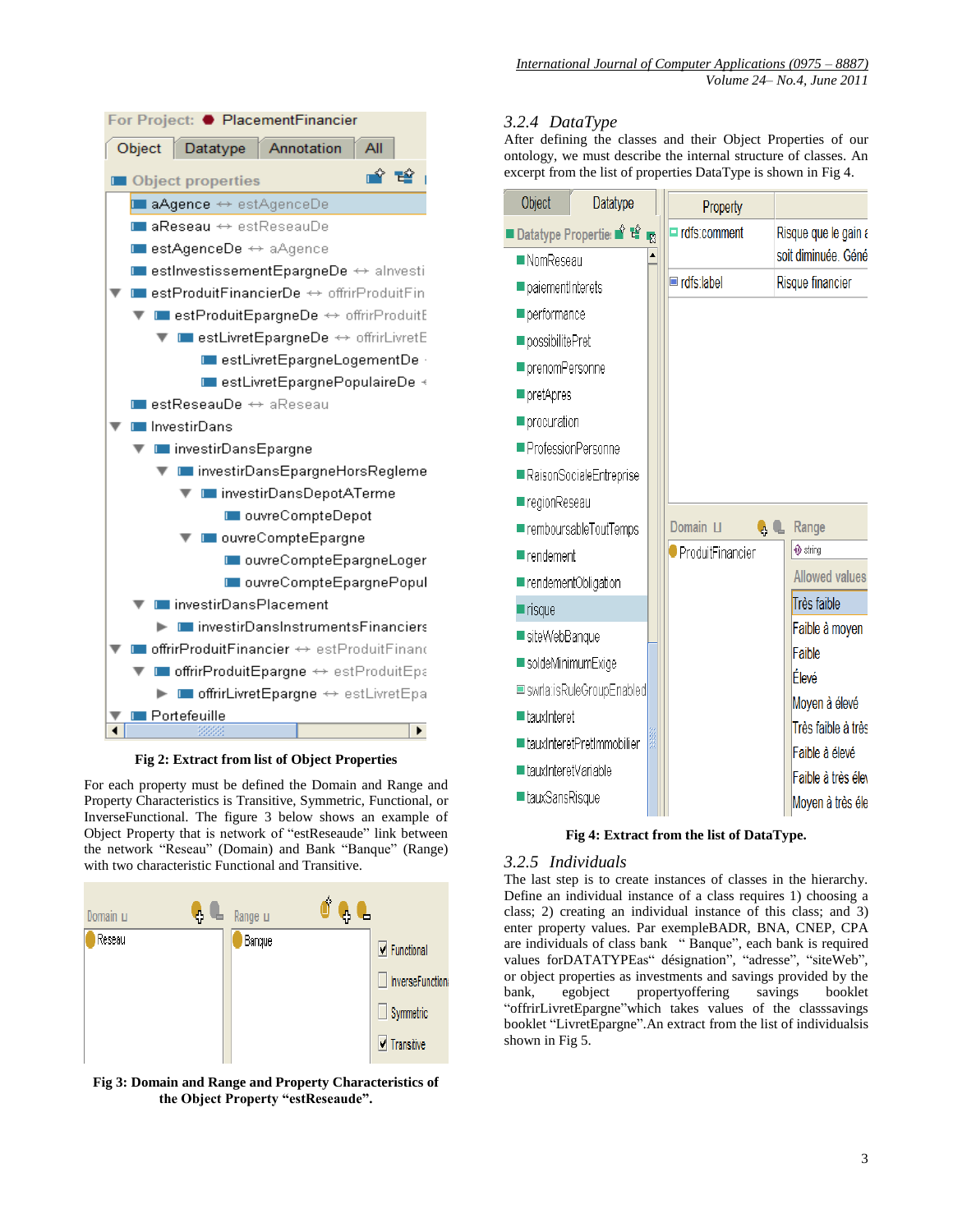

*International Journal of Computer Applications (0975 – 8887) Volume 24– No.4, June 2011*

input an OWL file.The main services offered by RACER are:consistency checking (satisfiability, coherence) andthe classification test (subsumption).

#### *3.4.1 Consistencychecking*

The test of consistency provided by RACER is performed based on the class description (conditions). It ensures that no definition of a class conflicts with another (the absence of conflicting classes) i.e. check that for each class, there must be at least one individual member of this class.A class is considered inconsistent if it can have no instance. The result of the test is shown in Fig 6.

# $\mathscr{B}$



**Fig 6: The test of consistency results.**

#### *3.4.2 Classification test*

The classification test to check if a class is a subclass of another class or not.Once the classification test is performed on the class hierarchy containing the logical expressions, it is possible for the classifier to infer a new hierarchy «inferred ontology class hierarchy» which is a hierarchy where classes are classified according to the relation superclass / subclasses.The result of this test is shown graphically by Protégé-OWL.

#### *3.4.3 OWL Test*

Protégé-OWLprovides a mechanism to execute a configurable list of tests on the ontology we are currently editing.These tests are available through the menu «OWL $\rightarrow$ Run Ontology Tests  $\rightarrow$ Test Stings». They are used mainly to verify the conditions specified in the ontology.After checking our ontology the test result is no error. Fig 7 presents the classification test results.



**Fig 7: Classification test results.**

**Fig 5: Extract from the list of Individuals.**

# **3.3 Formalization and implementation**

One of the major decisions in the process of developing ontologies is to choose the language of representation.Our ontology is designed for use by applications that need to process the content of information instead of just presenting information to humans.For this reason the developed Ontology is implemented using Web Ontology Language (OWL) [\[9\]t](#page-5-7)hat facilitates greater machine interpretability of Web content than that supported by XML, RDF, and RDF Schema (RDF-S) by providing additional vocabulary along with a formal semantics. Other reason OWL is the most recent development in standard Ontology languages, endorsed and recommended by the World Wide Web Consortium (W3C) to promote the Semantic Web vision. We build the Ontology using Protégé-3.4.4 as Ontology-editing environments.Protege3.4.4 [\(http://protege.stanford.edu/\)](http://protege.stanford.edu/) is a free, open source ontology editor and knowledge-base framework. The Protégé platform supports two main ways of modeling ontologies via the Protégé-Frames and Protégé-OWL editors. Protégé ontologies can be exported into a variety of formats including RDF(S), OWL, and XML Schema. Protégé is based on Java, is extensible, and provides a plug-and-play environment that makes it a flexible base for rapid prototyping and application development.

# **3.4 Evaluation of the ontology**

We use the RACE[R\[10\]](#page-5-8) inference engine to test our ontology.It is designed for reasoning on description logics and accepts as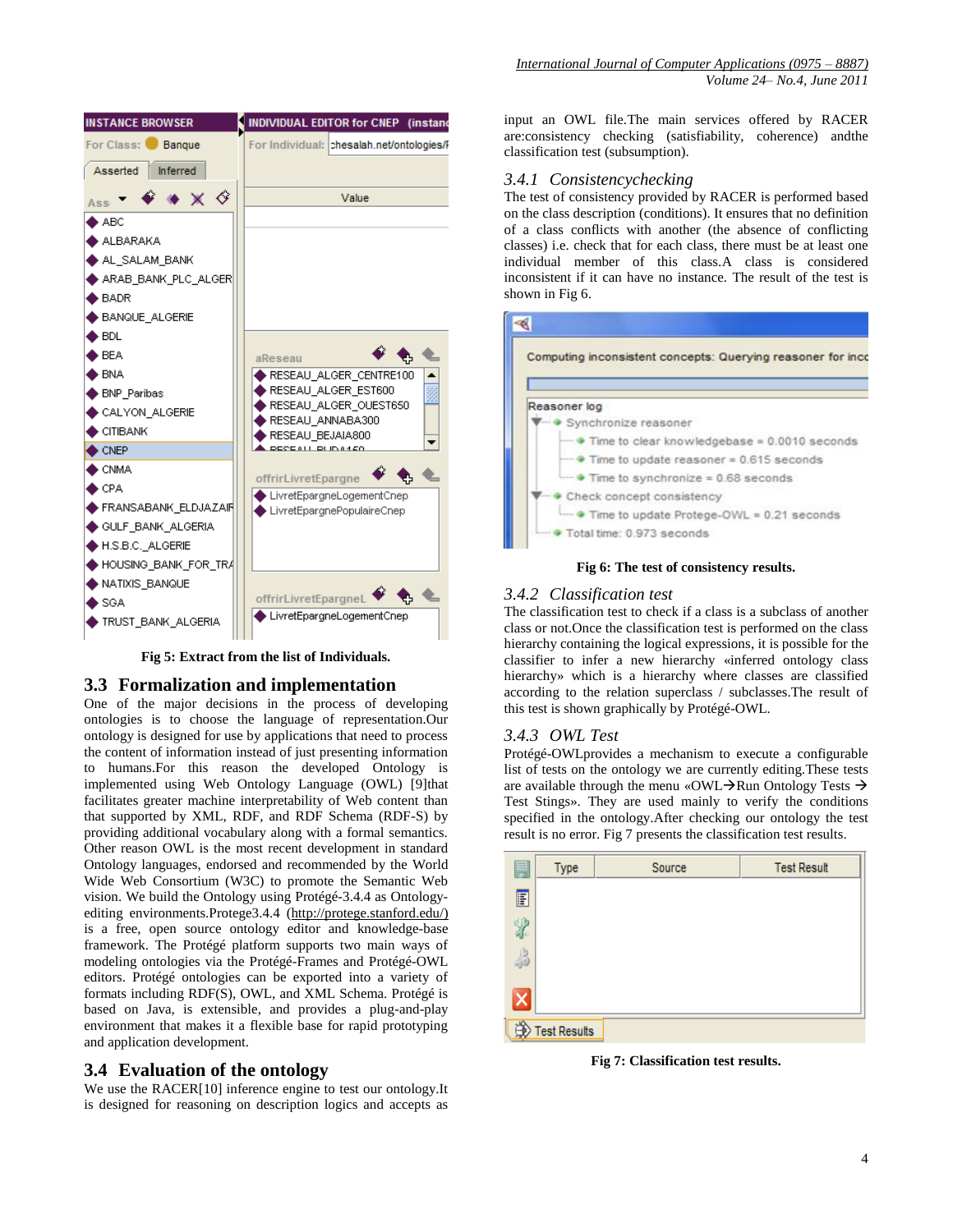#### **3.5 Documentation of the ontology**

ProtégéOWLgenerates the documentation automatically, Fig8 shows an overviewof the documentation of our ontology in HTML format.

| Contents                                                                                                                                                              |   | <b>Class: Banque</b>                                                                                                                                                                                                  |  |  |
|-----------------------------------------------------------------------------------------------------------------------------------------------------------------------|---|-----------------------------------------------------------------------------------------------------------------------------------------------------------------------------------------------------------------------|--|--|
| All Ontologies<br>Classes (140)<br><b>Object Properties</b><br>(46)                                                                                                   |   | http://www.maache<br>Superclasses (1)<br>EtablissementFinanc                                                                                                                                                          |  |  |
| Data Properties (80)<br>PlacementFinancier:                                                                                                                           | ▲ | Disjoints (1)                                                                                                                                                                                                         |  |  |
| classes (141)                                                                                                                                                         |   | Agence                                                                                                                                                                                                                |  |  |
| Thing<br>AchatLogementParticul<br>AchatLogementPromoti                                                                                                                | Ξ | Disjoints (22)<br>ABC, AL_SALAM_BANK, A<br>CNMA, CPA, FRANSABANI<br>TRUST_BANK_ALGERIA                                                                                                                                |  |  |
| AchatLogementSocialPa<br>AchatLogementVentePl                                                                                                                         |   | Usage (34)                                                                                                                                                                                                            |  |  |
| AchatTerrainConstructio<br>Action<br>Actionnaire<br>ActionOrdinaire<br>ActionPrivilegiee<br>Adherent<br>Agence<br>AgenceImmobiliere<br>AmenagementHabitatic<br>Assure |   | Class: Banque<br><b>ABC: Banque</b><br>ALBARAKA: Banque<br>AL SALAM_BANK: Ba<br>ARAB BANK PLC AL<br><b>BADR: Banque</b><br><b>BANQUE ALGERIE: B</b><br><b>BDL: Banque</b><br><b>BEA: Banque</b><br><b>BNA: Banque</b> |  |  |

**Fig 8: Documentation of the ontology in HTML format.**

# **4. EXPERIMENT RESULT**

To validate our ontology in practice,we can test the search expressions to show the ability to respond to user queries on a semantic level, we take a simple example: a web user is looking for financial investments where the risk (Corresponds to DataType"risque" in French)is very low (Corresponds to value "Très faible")and the rate of interest (Corresponds to DataType"tauxInteret") greater than or equal to 2. We used the language SPARQL [\[11\]r](#page-5-9)ecommended by W3C to write the structure of the query, implementation is done under SPARQL Query panel in PROTEGE.Running the query produces results with the specific name of the investment and the associated rates.Fig 9 presents the description of query and their execution result.

|  |                      | 麗<br>Query                                   |  | <b>Results</b>                |     |
|--|----------------------|----------------------------------------------|--|-------------------------------|-----|
|  |                      | SELECT ?placement ?taux                      |  | placement                     |     |
|  |                      | WHERE {<br>?placement :risque "Très faible". |  | EpargneEtudesSGA              | 3.1 |
|  | 咰                    | ?placement :tauxInteret ?taux                |  | EpargneKenziPlusSGA           | 4.0 |
|  | $\overline{\bullet}$ | FILTER (?taux >= 2)                          |  | LivretEpargnePopulaireCnep    | 2.5 |
|  | ī-                   |                                              |  | EpargneLogementREZKISGA 2.5   |     |
|  |                      |                                              |  | EpargneKenziSGA               | 2.8 |
|  |                      | <b>Execute Query</b>                         |  | LivretEpargneLogementCnep 2.0 |     |
|  |                      | SPAROL                                       |  |                               |     |

**Fig 9: Result of query in SPARQL Query panel in Protege.**

#### **5. RELATED WORK**

There are numerous efforts to create ontologies on financial domain. Works of [P. Castells & al, 2004[\]\[1\],](#page-4-0) they have developed an ontology for the domain ofeconomic and financial information and an ontology-based platform that provides a) the integration of contents and semantics in a knowledge base that provides a conceptual view on low-level contents, b) an adaptive hypermedia-based knowledge visualization and navigation system and c) semantic search facilities. Other worksAn financial ontology that has been created for Bankinter for the first eBanking case study in DI[P\[12\],](#page-5-10) this financial ontology consists of several ontologies at different levels of abstraction: services and products; and channels, users and currencies, this ontology does not aim at covering the whole financial domain but focuses mainly on modeling conceptually the mortgage domain. The ontology has been designed to be modular enough to allow refinements in the context of the current domain and extensions to other domains in the financial area.Works of [Bai Li, Liu Min. 2009[\]\[13\]a](#page-5-11) novel ontology-augmented XBR[L\[14\]](#page-5-12) extended model and a system architecture are proposed to analyze the complex and huge in volume and highly valuable financial information by adopting semantic web technologies to provide more insightful semantics and a sharper level of representation. The model can provide a support in ontology level to solve the inadequate semantic of XBRL with financial concepts and their relation in the analysis and decision of financial statement and reporting.

In continuity of those works we proposed a financial ontology in a field most accurate that is the financial placements.

#### **6. CONCLUSION**

This paper presents a case of actual use in the management of economic and financial information specifically financial investments, its limitations when it comes to actual content, the steps taken to develop ontology in this area to answer the needs of content providers such as the organization, representation and formalization of their knowledge.

This ontology can be easily integrated into a web platform that presents financial investments so well organized with an acceptable semantics level, this platform can provide a reliable semantic search that responds the ambitions of customers. At the same time, our ontology can be used as an upper ontology to provide a global concept for financial investment services want to integrate ontologies in their environment.

Future work will concentrate on an expert system integrated with this ontology to provide financial intelligent assistance to various users, this ontology Advisor will be based on semantic rules and analysis of actions and production of the expert. Meanwhile we will consider a distributed semantic web application based on this ontology adviser, to show the importance of our research.

#### **7. ACKNOWLEDGMENTS**

Our thanks to the experts and all persons who have contributed towards development of this ontology, especiallybanks officials.

#### **8. REFERENCES**

<span id="page-4-0"></span>[1] P. Castells, B. Foncillas, and R. Lara. 2004. Semantic web technologies for economic and financial information management. In ESWS, Heraklion, Greece.